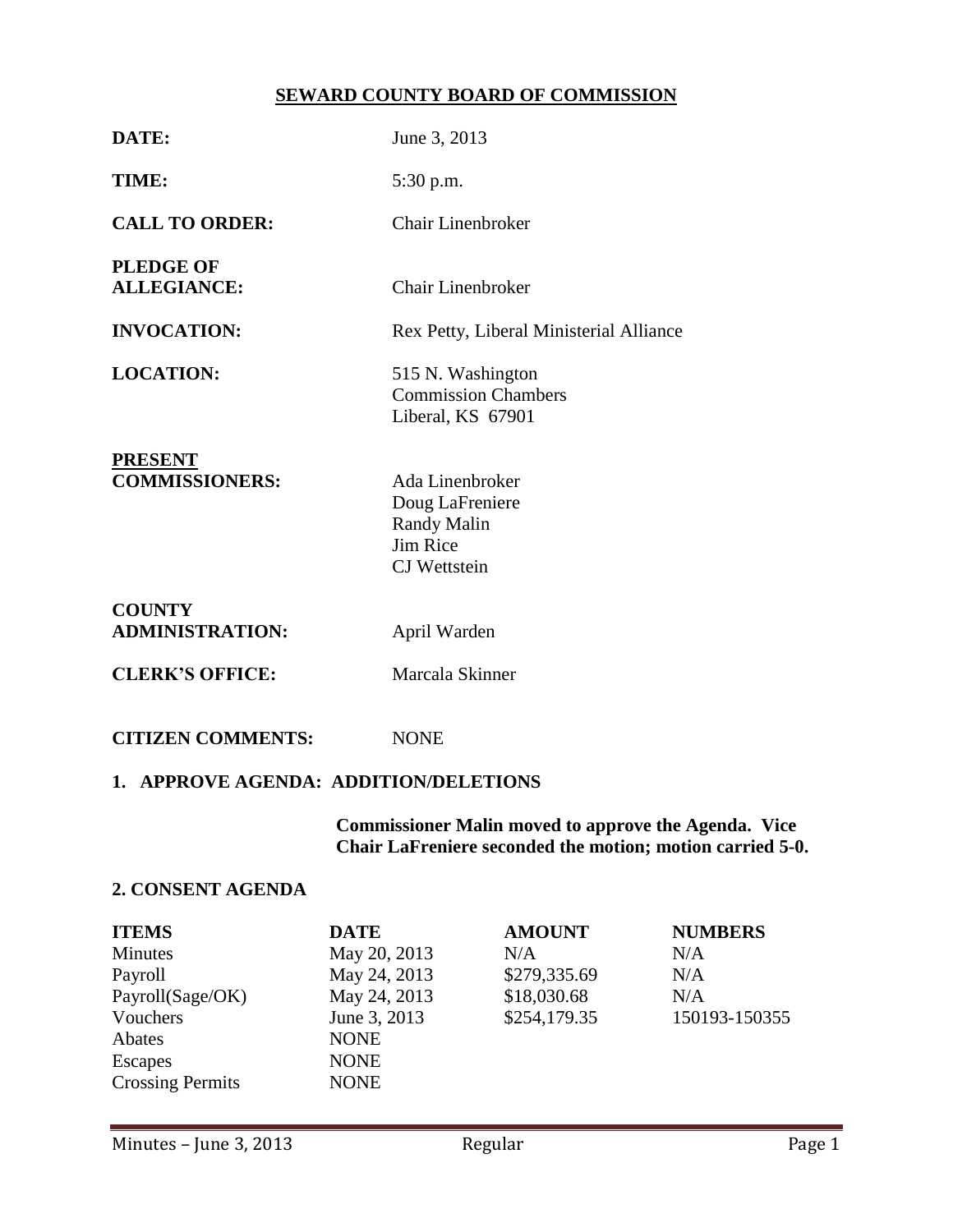# **REQUISITIONS**

| <b>DEPARTMENT</b> | <b>ITEM</b>              | <b>VENDOR</b>          | <b>AMOUNT</b> | <b>LINE ITEM</b>  |
|-------------------|--------------------------|------------------------|---------------|-------------------|
| <b>EMS</b>        | Lettering for            | <b>Rocky Mountain</b>  | \$4,000.00    | $3-100-36500-244$ |
|                   | Ambulances               | Emerg. Services        |               |                   |
| County            | <b>Anodized Aluminum</b> | <b>Southwest Glass</b> | \$6,595.00    | 3-255-31160-488   |
| <b>Building</b>   | <b>Storefront Window</b> | and Door Inc.          |               |                   |

**Commissioner Rice moved to approve the Consent Agenda. Vice Chair LaFreniere seconded the motion; motion carried 5-0.**

# **3. NEW EMPLOYEES**

There were no new employees present.

# **4. LINER PROJECT INSTALLATION APPROVAL**

**Commissioner Rice moved to approve the unit prices in the proposal from Environmental Specialties International with possible price variance and funds to be split between the Landfill and Waste Hauling budget. Commissioner Malin seconded the motion; motion carried 5-0.**

# **5. FINANCIAL ASSURANCE**

# **KDHE Closure & Post-closure Costs**

Mike Tabor, Landfill Director, informed the Board on the Closure and Post-Closure Cost Estimating & Financial Assurance Permittee Action Guide required by KDHE-BWM for all municipal solid waste landfills – Subtitle Ds and SALs.

# **6. LANDFILL SERVER UPGRADES**

**Commission Wettstein moved to approve the server upgrade from paragon Micro in the amount of \$14,734.00 with funds to be split between Landfill and the Waste Hauling Capitol Equipment funds. Commissioner Malin seconded the motion; motion carried 5-0.**

# **7. PLANNING & ZONING DISCUSSION**

Paul Hoag, Planning & Zoning Board Chair, gave clarity on the decision that the Planning and Zoning Commission had made at their regular scheduled meeting on May 13, 2013 regarding the Wheat Wood Estates Zoning regulations, which they would like to have County Counsel propose a draft for their review.